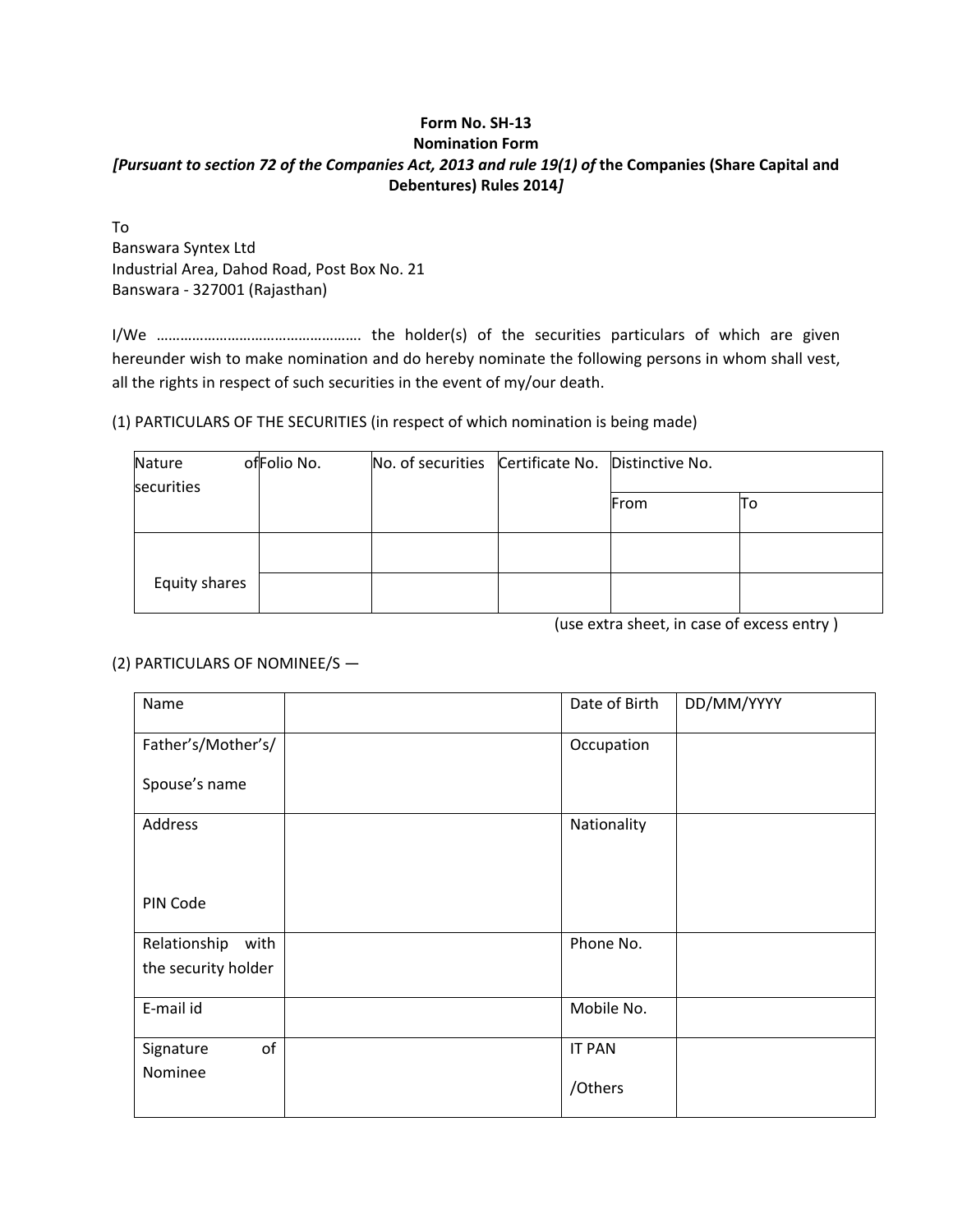## (3) IN CASE NOMINEE IS A MINOR—

| Name                | Date of Birth                 | DD/MM/YYYY |
|---------------------|-------------------------------|------------|
| Name of guardian:   | Date of attaining<br>majority | DD/MM/YYYY |
| Address of guardian | Relationship with<br>Minor    |            |

| Name of Security Holder(s) | Signature |
|----------------------------|-----------|
|                            |           |
| 2.                         |           |
| 3.                         |           |

| Witness  | Signature |
|----------|-----------|
| Name:    |           |
| Address: |           |
|          |           |

Place: Date:

Please fill this Nomination form in Duplicate after carefully reading the instructions given below:

1. The Nomination can be made by individuals only holding shares singly or jointly. Non‐individuals including Society, Trust, Body Corporate, Partnership firm, Karta of Hindu Undivided Family and Power of Attorney holder cannot nominate.

2. The nominee shall not be a Trust, Society, Body Corporate, Partnership firm, Karta of Hindu Undivided Family and power of attorney holder.